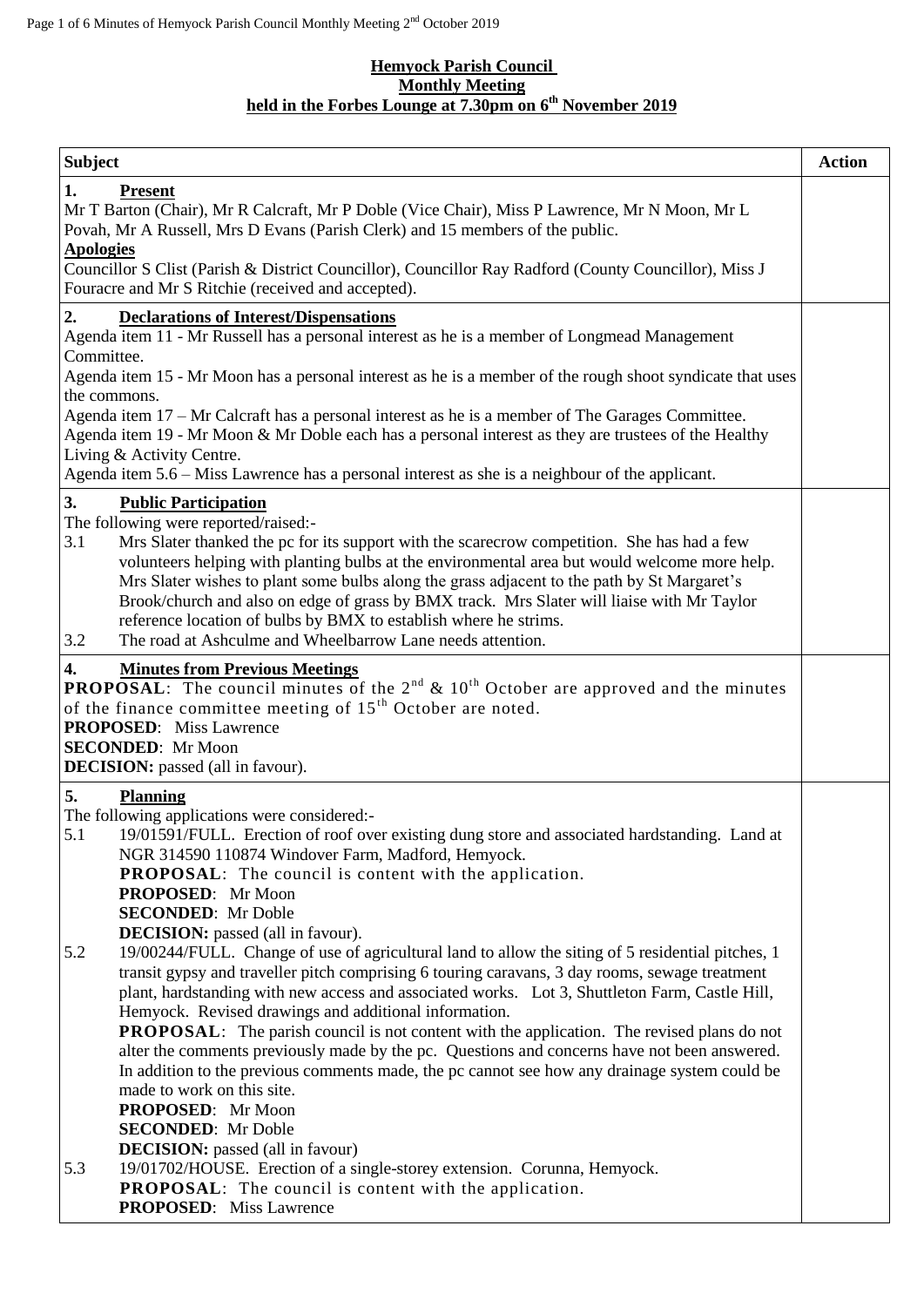| 5.4<br>5.5<br>5.6<br>5.7       | <b>SECONDED:</b> Mr Doble<br><b>DECISION:</b> passed (all in favour).<br>19/01664/FULL. Erection of two dwellings and associated parking. Land at NGR 313436 113036<br>(Cornhill) Hemyock.<br><b>PROPOSAL:</b> The parish council is not content with the application. The site is outside the<br>defined settlement limit. The application form states there are no trees or hedges on the<br>development site, this is incorrect. The proposed development would remove a large section of<br>native hedgerow. The proposed development does not provide a turning area for cars and this is<br>unacceptable, given the narrow and dangerous road. Local knowledge means that we are aware<br>that the site is prone to flooding - see photographs sent to you separately. The road is narrow and<br>unsafe for pedestrians and access. It is believed that the electricity supply in the area is at<br>maximum capacity. Any development on the site will have an adverse effect on neighbouring<br>dwellings with regard to flooding. In summary, this site is completely unsuitable for any<br>development.<br>PROPOSED: Mr Moon<br><b>SECONDED:</b> Mr Doble<br><b>DECISION:</b> passed (all in favour).<br>19/01751/HOUSE. Erection of single-storey extension following removal of existing<br>conservatory. 21 Logan Way, Hemyock.<br><b>PROPOSAL:</b> The council is content with the application.<br><b>PROPOSED:</b> Mr Russell<br><b>SECONDED:</b> Mr Doble<br><b>DECISION:</b> passed (all in favour).<br>19/01779/HOUSE. Erection of a single-storey extension. 2 Blackdown View, Hemyock.<br><b>PROPOSAL:</b> The council is content with the application.<br><b>PROPOSED:</b> Mr Calcraft<br><b>SECONDED:</b> Mr Doble<br><b>DECISION:</b> passed (all in favour).<br>To note approval for:-<br>19/01370/HOUSE. Way Close, Hemyock. Erection of two storey-side and rear single-storey |    |
|--------------------------------|---------------------------------------------------------------------------------------------------------------------------------------------------------------------------------------------------------------------------------------------------------------------------------------------------------------------------------------------------------------------------------------------------------------------------------------------------------------------------------------------------------------------------------------------------------------------------------------------------------------------------------------------------------------------------------------------------------------------------------------------------------------------------------------------------------------------------------------------------------------------------------------------------------------------------------------------------------------------------------------------------------------------------------------------------------------------------------------------------------------------------------------------------------------------------------------------------------------------------------------------------------------------------------------------------------------------------------------------------------------------------------------------------------------------------------------------------------------------------------------------------------------------------------------------------------------------------------------------------------------------------------------------------------------------------------------------------------------------------------------------------------------------------------------------------------------------------------------------------------------------------------------------------------|----|
| 6.<br>6.1<br>6.2<br>6.3<br>6.4 | extension.<br><b>Matters Arising</b><br>Parish Pump - nothing to report.<br>Doors $\&$ electricity, The Parish Store – nothing to report.<br>Finger posts - Mr Povah has obtained prices for replacement metal finger posts (approximately<br>£300). Miss Lawrence will survey the parish and produce a list of metal and wooden finger posts<br>and the current state of each. It was suggested that any missing metal 'fingers' might be in the<br>locality of their post and might be found using a metal detector.<br>Joint project with Culmstock/Clayhidon - noticeboards - Mr Russell has spoken to Mr Bass from                                                                                                                                                                                                                                                                                                                                                                                                                                                                                                                                                                                                                                                                                                                                                                                                                                                                                                                                                                                                                                                                                                                                                                                                                                                                                 | PL |
| 7.                             | Culmstock. It was agreed not to move forward with this project at this time.<br><b>County Council Report</b><br>Councillor Ray Radford sent the following report:-                                                                                                                                                                                                                                                                                                                                                                                                                                                                                                                                                                                                                                                                                                                                                                                                                                                                                                                                                                                                                                                                                                                                                                                                                                                                                                                                                                                                                                                                                                                                                                                                                                                                                                                                      |    |
| maintain.                      | Devon County Council budgets are struggling. The county has not borrowed any money for the last 10<br>years. During the last 10 years budgets have been cut, the county has been able to pick-up several grants<br>and handouts that were available to bolster the budgets. DCC has historical loans and is unable to re-pay<br>because of the penalties that would be incurred. Government has given DCC an extra £18m for<br>roads/potholes, it will help, but that will soon disappear, because DCC has 8000 miles of roads to                                                                                                                                                                                                                                                                                                                                                                                                                                                                                                                                                                                                                                                                                                                                                                                                                                                                                                                                                                                                                                                                                                                                                                                                                                                                                                                                                                       |    |
|                                | The Devon Children and Family Partnership (DCFP) has launched an ambitious new vision, to help<br>support children and their families, bringing together Councils, Health Services, Police, Schools and<br>Voluntary Sector. At the heart of 'The Devon Children and Young People Plan,' is to recognise that there<br>are many issues facing children and families that are complex and inter-related and that problems in early<br>life can have a huge impact on public services later in life, and that frontline staff to local community<br>organisations and volunteer groups, to consider themselves a part of the plan. You can join the campaign<br>by using; #WeAreDevon.                                                                                                                                                                                                                                                                                                                                                                                                                                                                                                                                                                                                                                                                                                                                                                                                                                                                                                                                                                                                                                                                                                                                                                                                                    |    |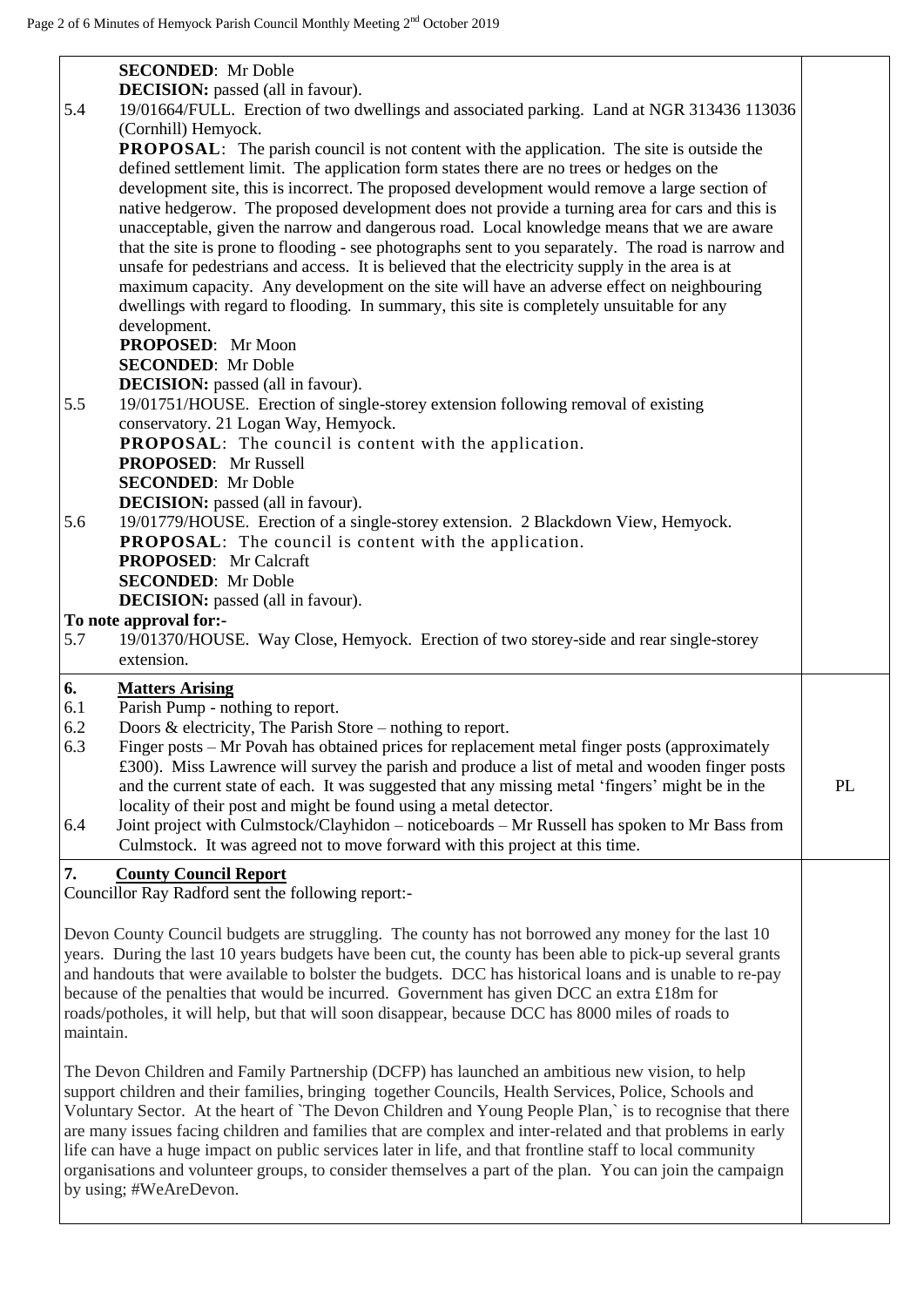Devon could see an extra £20m for education over the next two years. Initial calculations suggest DCC could receive an extra £11.7m next year and £9.5m in 2021/22. In addition there could be an extra £8.6m to help support children with special needs next year, intending to level up funding for historical underspend areas.

Over the years there has been a difficulty in attracting Care Workers. `Proud to Care Devon` is currently running a marketing recruitment campaign to support the recruitment of Care Workers in Devon. The campaign is focusing on recruiting people to roles in domiciliary care, residential and nursing homes using a range of different media to attract people aged 20 -39.

County has committed itself to Zero Carbon, including a £250k contribution. The Devon Climate Emergency Response Group, chaired by Phil Norrey, Devon County Chief Executive, and comprising of public and private sector organisations, has appointed a Net-Zero Task Force to deliver a Devon Carbon Plan. The Net-Zero Task Force is chaired by Professor Patrick Devine-Wright, a leading climate expert, and it includes experts drawn from environmental, economic, health and academic organisations. The Task Force has issued a 'call for evidence' to all Devon residents to submit their ideas about how Devon can reduce carbon emissions as quickly as possible. It will be conducting a series of hearings to help gather views, evidence and data that will be used to develop recommendations to Devon Carbon Plan. You can get more information by going to; [www.devonclimateemergency.org.uk/devo-carbon-plan.](http://www.devonclimateemergency.org.uk/devo-carbon-plan)

## **8. District Council Report**

Nothing to report.

# **9.** Finance<br>9.1 Recomme

- 9.1 Recommendations from Finance Committee
	- 9.1.1 Citizens Advice Bureau the pc makes a donation of £250 to the Citizens Advice Bureau.
	- 9.1.2 Hemyock Lights Brigade the pc makes a donation of £500 to the Lights Brigade.
	- 9.1.3 Virements Expenditure - election budget is reduced from £3,000 to £1,925 BHLAC increased from £25,000 to £40,000 (£13,075 to be funded from project pot).
	- 9.1.4 Precept 2020 On the assumption that the number of band D properties at 98% increases, then the pc sets the band D precept at the same level as last year i.e. £97.31.
	- 9.1.5 The pc has a safe in the parish hall it is no longer using. It was suggested the safe be offered to the parish hall – as it is difficult to move!

9.1.6 The pc has two very large maps stored in the parish hall. It was suggested these may be mounted and displayed at the BHLAC.

**PROPOSAL**: that the above recommendations are accepted. **PROPOSED**: Mr Moon

**SECONDED:** Miss Lawrence

**DECISION**: passed (all in favour).

9.2 Income and expenditure and bank reconciliation

#### **INCOME**

|    | 1,464.71   Insurance contribution, BHLAC |
|----|------------------------------------------|
|    | $12.37$   Interest, HSBC                 |
|    | Interest, unity gf                       |
|    | $1.70$ Interest, unity p3                |
|    | 68.46   Interest, unity dep              |
| O. | $40,350$ Precept, MDDC                   |

#### **EXPENDITURE**

| . .      | 293.50 | I Pike             | Grass cutting and maintenance |  |
|----------|--------|--------------------|-------------------------------|--|
| <u>.</u> |        | $1,100.29$ D Evans | Wages and expenses            |  |
| J.       | 25.33  | <b>HMRC</b>        | <b>PAYE</b>                   |  |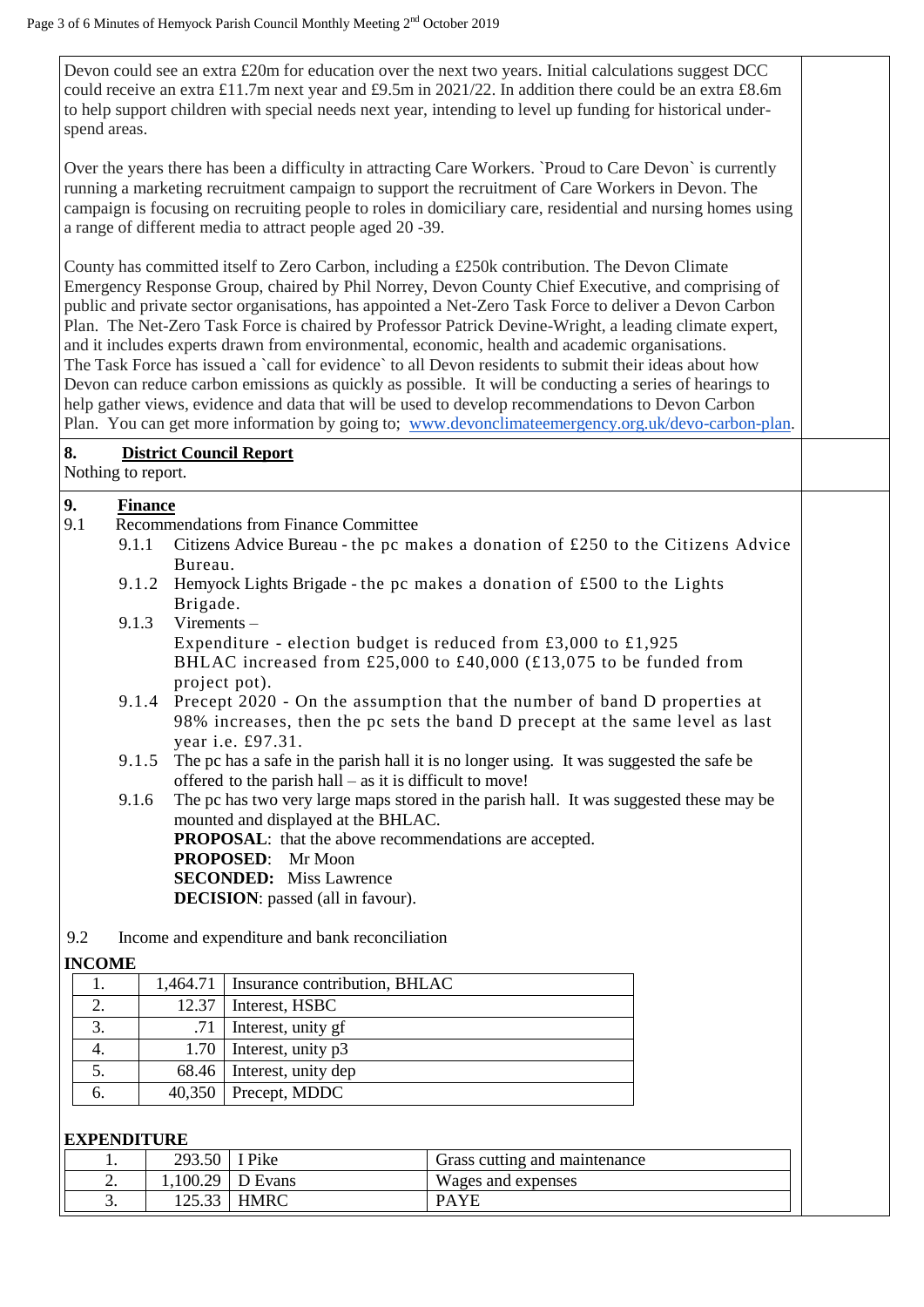| 4.  | 142.50   | K Amor                      | Cleaning, public conveniences                                |
|-----|----------|-----------------------------|--------------------------------------------------------------|
| 5.  | 37.76    | Hemyock Parish Hall         | Room hire                                                    |
| 6.  | 18.00    | <b>Unity Bank</b>           | Bank charge                                                  |
| 7.  | 50.00    | <b>British Legion</b>       | Poppy appeal                                                 |
| 8.  | 21,000   | <b>Nuvision</b>             | Deposit heating system and solar PV, BHLAC                   |
| 9.  | 52.30    | <b>SLCC</b>                 | Clerk's Book                                                 |
| 10. | 152.98   | L Povah                     | Reimbursement of costs - The Parish Store                    |
| 11. | 36.00    | <b>CPRE</b>                 | Membership                                                   |
| 12. | 831.00   | <b>Inspired Partnership</b> | <b>Station Road pavements drawings</b>                       |
| 13. | 71.35    | Spot-on Supplies            | Public conveniences consumables                              |
| 14. | 166.08   | S Machin                    | Maps for planning applications, turbary $\&$<br><b>BHLAC</b> |
| 15. | 1,075.64 | <b>MDDC</b>                 | <b>Election</b> costs                                        |
| 16. | 206.50   | S Aldworth                  | Internal audit and payroll                                   |
| 17. | 500.00   | Hemyock Lights Brigade      | Donation                                                     |
| 18. | 250.00   | Citizens Advice Bureau      | Donation                                                     |
| 19. | 93.99    | South West Water            | Toilets                                                      |
| 20. | 10.50    | South West Water            | Cemetery                                                     |
| 21. | 71.00    | NPower                      | Toilets                                                      |
| 22. | 50.00    | R Taylor                    | BMX strim & tidy                                             |

*Figures in italic have already been paid*

### **BANK RECONCILIATION**

| HSBC Community a/c         | 19,476.41  |
|----------------------------|------------|
| <b>HSBC</b> Deposit        | 75,241.23  |
| HSBC <sub>P3</sub>         | 0.04       |
| <b>HSBC</b> Longmead       | 1.27       |
| Unity Trust Bank current   | 32.00      |
| Unity Trust Bank deposit   | 70,574.20  |
| <b>Unity Trust Bank GF</b> | 708.84     |
| Unity Trust Bank P3        | 1,683.11   |
| Skipton 1-year Bond        | 85,000.00  |
| <b>United Trust Bank</b>   | 77,191.78  |
| Total                      | 329,908.88 |

**PROPOSAL**: that the income is agreed and the above cheques/payments are paid/agreed.

**PROPOSED**: Miss Lawrence

**SECONDED:** Mr Russell

**DECISION**: passed (all in favour).

#### **10. Clerk Update**

- 10.1 The clerk is researching Public Spaces Protection Orders with MDDC with regard to dogs at Longmead.
- 10.2 Waddeton Park has exchanged contracts with Cavanna Homes on the land adjacent to the cemetery. Cavanna Homes has asked to meet with the parish council. Clerk to arrange a meeting on Tuesday 10<sup>th</sup> December at 7.30pm, everyone welcome.
- 10.3 The Mary Waldron Trust is looking for a new trustee. Mr Calcraft would be interested in becoming a trustee. Clerk to contact Ron White.

# **11. Longmead**

11.1 Bridge – the clerk has only received one tender, therefore carry forward to next month.<br>11.2 Blow Area – Feedback has suggested that there is a desire to replace the coupment with 11.2 Play Area **–** Feedback has suggested that there is a desire to replace the equipment with something

| $\perp$ 1.4 | r lay Area – recuback has suggested that there is a desire to replace the equipment with something |       |
|-------------|----------------------------------------------------------------------------------------------------|-------|
|             | similar to what was there before. Clerk to ask Mr Ritchie to liaise directly with Mrs Pinder to    | SR    |
|             | agree on replacement equipment.                                                                    |       |
| 11.3        | Clerk to inspect the damaged sign at the BMX track and report back to council.                     | Clerk |

**12. Highways**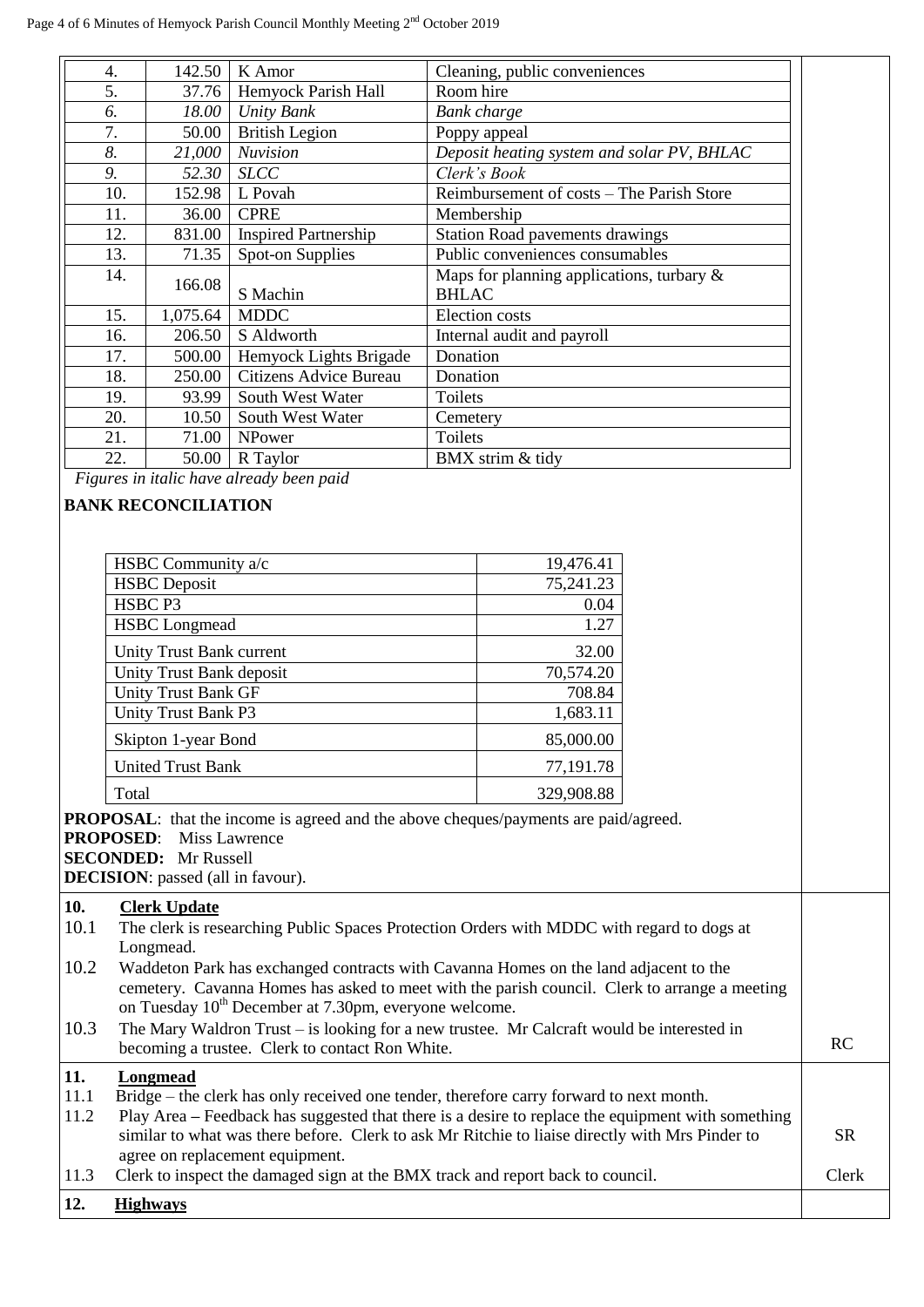| 12.1<br>Water is emerging from under the road at Lydensign. Clerk to report (again).<br>12.2<br>The camper van regularly parked and obstructing the entrance to Prowses is having an effect on the<br>road by forcing vehicles on to bank. Clerk to report to Highways.<br>Clerk to report damage to stone wall at side of road at junction to Byes.<br>12.3                                                                                                                                                                                                                                                                                                                                                                                                               | Clerk<br>Clerk<br>Clerk |
|----------------------------------------------------------------------------------------------------------------------------------------------------------------------------------------------------------------------------------------------------------------------------------------------------------------------------------------------------------------------------------------------------------------------------------------------------------------------------------------------------------------------------------------------------------------------------------------------------------------------------------------------------------------------------------------------------------------------------------------------------------------------------|-------------------------|
| 13.<br><b>Cemetery</b><br>The cemetery representatives met on site to inspect the state of the railings and to decide on any necessary<br>works. They will consider and report back to council.                                                                                                                                                                                                                                                                                                                                                                                                                                                                                                                                                                            |                         |
| 14.<br>Footpaths<br>Nothing to report.                                                                                                                                                                                                                                                                                                                                                                                                                                                                                                                                                                                                                                                                                                                                     |                         |
| 15.<br><b>Commons Management Group</b><br>Nothing to report.                                                                                                                                                                                                                                                                                                                                                                                                                                                                                                                                                                                                                                                                                                               |                         |
| 16.<br><b>Village Maintenance</b><br>16.1<br>Trees are overhanging the raised footbridge, making it dark. Fallen leaves are making the bridge<br>slippery. Clerk to ask permission of landowner to trim back a few branches.<br>16.2<br>Quotations have been received for work to hornbeam opposite the castle.<br><b>PROPOSAL:</b> that the tree is removed and a new hornbeam is planted to replace it.<br><b>PROPOSED:</b> Miss Lawrence<br><b>SECONDED:</b> Mr Calcraft<br><b>DECISION:</b> failed (3 for, 4 against)<br><b>PROPOSAL:</b> Countrywide are instructed to trim the tree back as per the quotation at a cost of<br>£293 plus VAT<br>PROPOSED: Mr Povah<br><b>SECONDED:</b> Mr Moon<br><b>DECISION:</b> passed (all in favour). 2 abstained from the vote. | Clerk                   |
| 17.<br><b>Garages Youth Project</b><br>Nothing to report.                                                                                                                                                                                                                                                                                                                                                                                                                                                                                                                                                                                                                                                                                                                  |                         |
| 18.<br><b>Blackdown Hills Parish Network</b><br>Nothing to report.                                                                                                                                                                                                                                                                                                                                                                                                                                                                                                                                                                                                                                                                                                         |                         |
| 19.<br><b>Blackdown Healthy Living &amp; Activities Centre</b><br>Loft insulation – the pc considered several quotations.<br>19.1<br><b>PROPOSAL:</b> Warmcare is instructed to insulate the loft at a cost of £4,439<br><b>PROPOSED:</b><br>Mr Povah<br><b>SECONDED:</b> Mr Moon<br><b>DECISION</b> : passed (all in favour).<br>Concrete $slab - a$ new concrete $slab$ is required at the centre for the new oil tank to sit on. This<br>19.2<br>needs to be completed as soon as possible so as not to delay the installation of the new heating<br>system. Despite requesting quotations, the clerk has received none in time for the meeting.<br><b>PROPOSAL:</b> Mr Doble and Mr Russell will lay the slab with materials being paid for by the                     |                         |
| parish council.<br><b>PROPOSED:</b><br><b>Miss Lawrence</b><br><b>SECONDED:</b> Mr Doble<br><b>DECISION</b> : passed (all in favour).                                                                                                                                                                                                                                                                                                                                                                                                                                                                                                                                                                                                                                      |                         |
| 20.<br><b>Asset Management</b><br>Mr Doble suggested that in the future, as and when bulbs need replacing in parish council-owned assets,<br>LED bulbs should be considered.                                                                                                                                                                                                                                                                                                                                                                                                                                                                                                                                                                                               |                         |
| 21.<br><b>Items raised by Chairman</b><br>Nothing to report.                                                                                                                                                                                                                                                                                                                                                                                                                                                                                                                                                                                                                                                                                                               |                         |
| 22.<br><b>Items raised by Councillors</b><br>22.1<br>Miss Lawrence has met with Steve Hooper with regard to the Culm Catchment Project.<br>22.2<br>The BHLAC has asked if the pc has any land on which to site a shed for a potential new men's<br>group. Miss Lawrence will ask the BHLAC to provide more information.<br>22.3<br>The brambles at the rear of the Garages need clearing. Clerk to refer to Mr Taylor for action.                                                                                                                                                                                                                                                                                                                                          | PL<br>Clerk             |
| 22.4<br>Station Road pavements - Whilst Mr Povah is happy to manage certain aspects of the project<br>(finance) he recommends that the pc instructs Inspired Partnership to manage the rest of the                                                                                                                                                                                                                                                                                                                                                                                                                                                                                                                                                                         |                         |